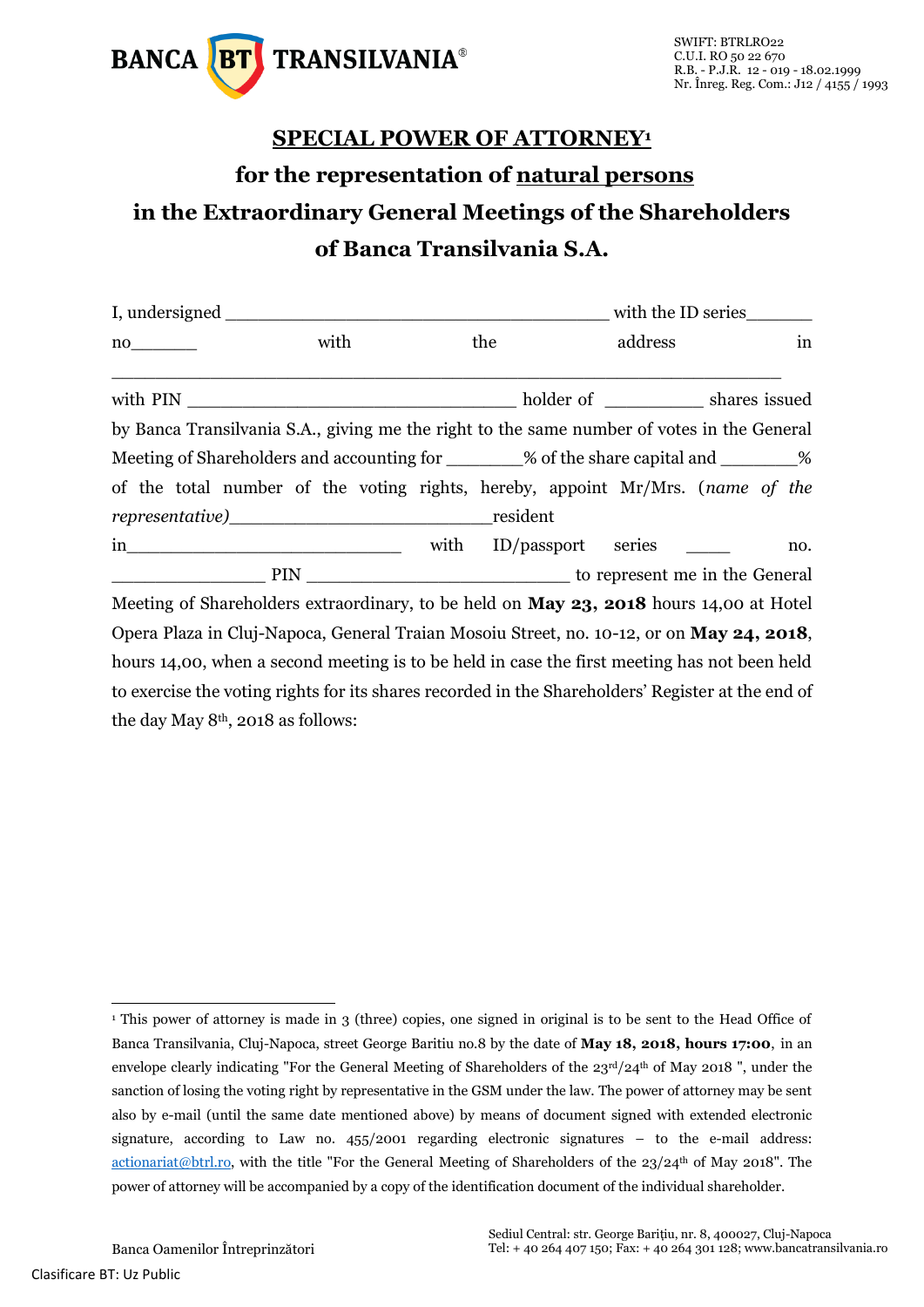

**I. Approval of a subordinated bond issue with a fixed or variable interest rate, if applicable, up to a maximum amount of EUR 350 million, with ten-year maturity, in compliance with the legal provisions and the Tier II capital requirements set out in accordance with the Romanian legal framework in force, follow-on the adoption in the internal legislation of the CRD IV provisions (the Bonds).**

For  $\Box$  Against  $\Box$  Abstention  $\Box$ 

**II. Approval of a public offer having as object the Bonds, which will be addressed to a maximum 150 people (the Offer).**

For  $\Box$  Against  $\Box$  Abstention  $\Box$ 

**III. Approval by the Company of all necessary actions and formalities, useful and / or appropriate for admitting the Bonds for trading on the regulated market managed by the Bucharest Stock Exchange, following the performance of the Offer (the Admission).**

For  $\Box$  Against  $\Box$  Abstention  $\Box$ 

**IV. Approval of BT Capital Partners S.A designation, a legal entity established and operating in accordance with the Romanian law, with its registered office in Romania, Cluj-Napoca, 74-76 Constantin Brâncuşi Street, Brancusi Business Center, Ground Floor, Cluj County, registered with Cluj Trade Register under no. J12 / 3156/1994, EUID: J12 / 3156/1994, tax identification number 6838953, as the Offer's Intermediary.**

For  $\Box$  Against  $\Box$  Abstention  $\Box$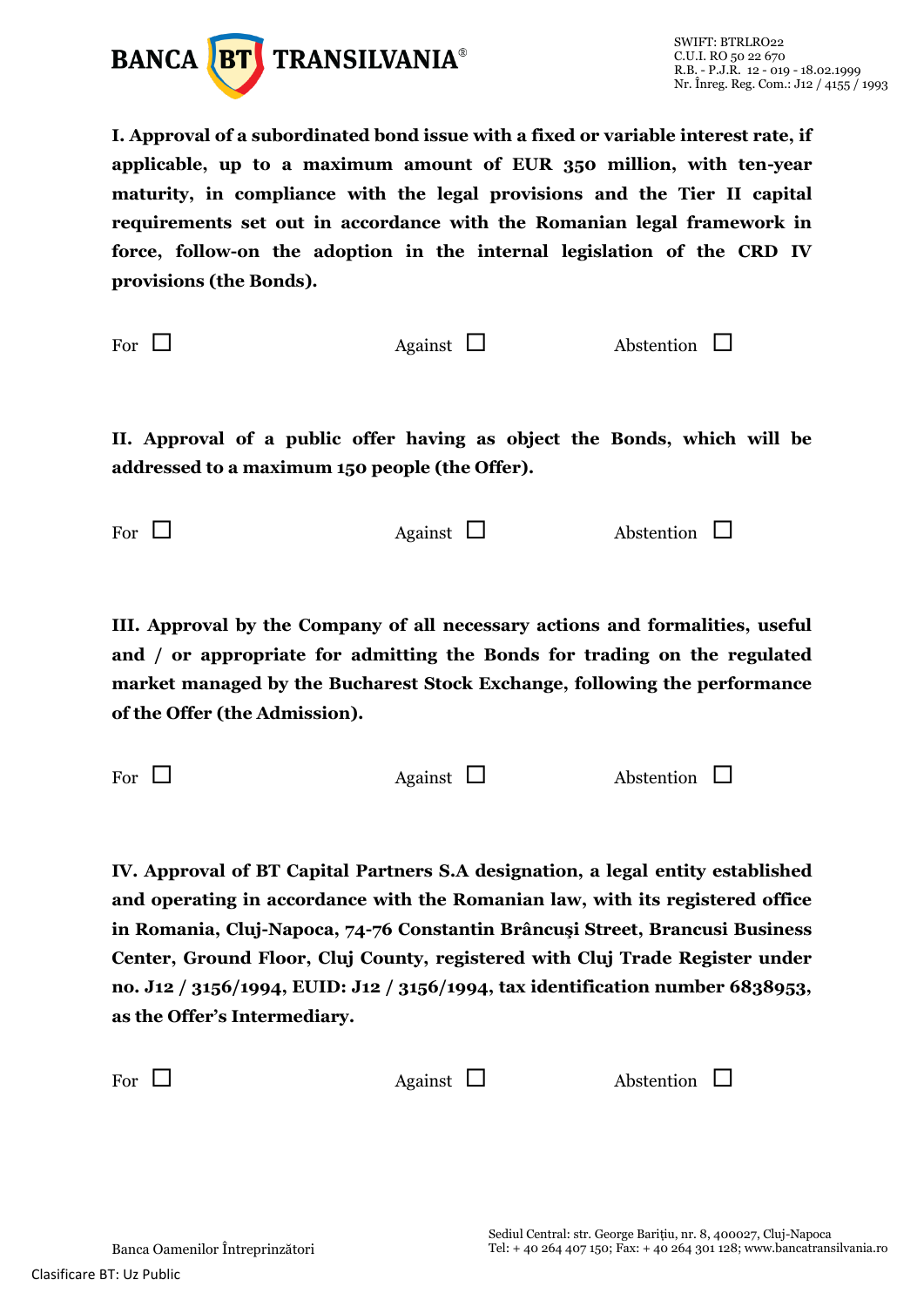

**V. Approval of the empowerment of the Board of Directors, with the possibility of sub delegation, depending on the case:**

**a) to issue any decision and to fulfill any necessary legal documents and facts, useful and/or convenient for the performance of the decisions of the EGSM, including without limitation, the negotiation, establishment and approval of the Bonds issuing value, the issuing price in accordance with the market conditions, terms of the agreement, disbursements, early repayments, interests, fees and charges, collaterals, providing any type of tangible collaterals, ensuring the drafting and publication, if necessary of any offer prospectus, as well as the negotiation, approval and signing of any documents related to the Offer and Admission, negotiation and signing of any agreements with intermediaries and consultants and the completion of any necessary legal documents and deeds if they are in accordance with the EGSM decisions;**

**b) to approve any agreements and/or arrangements concerning the Bonds and / or Offer and / or Admission or any other arrangements, offer prospectus, any subscription agreements, sale, agency, trust of consultancy, certificates, statements, registers, and annexes and any other required documents, to perform any formalities and to authorize and / or execute any other necessary actions so as to give full effects to the issue of Bonds and / or Offer and / or Admission (as appropriate) and to empower the representatives of the Company to sign any such documents, to fulfill any such formalities and to fulfill any such actions; and**

**c) to sign any documents, in the name and on behalf of the Company, with full power and authority, to file, to request the publication of the decision in the Official Gazette of Romania, Part IV, to collect any documents and to fulfill any necessary formalities in relationship with the Trade Register Office, as well as before any other authority, public institution, legal entity or individual, as well as to execute any operations, in order to fulfill and ensure the legality of the decisions of the EGSM.**

For  $\Box$  Against  $\Box$  Abstention  $\Box$